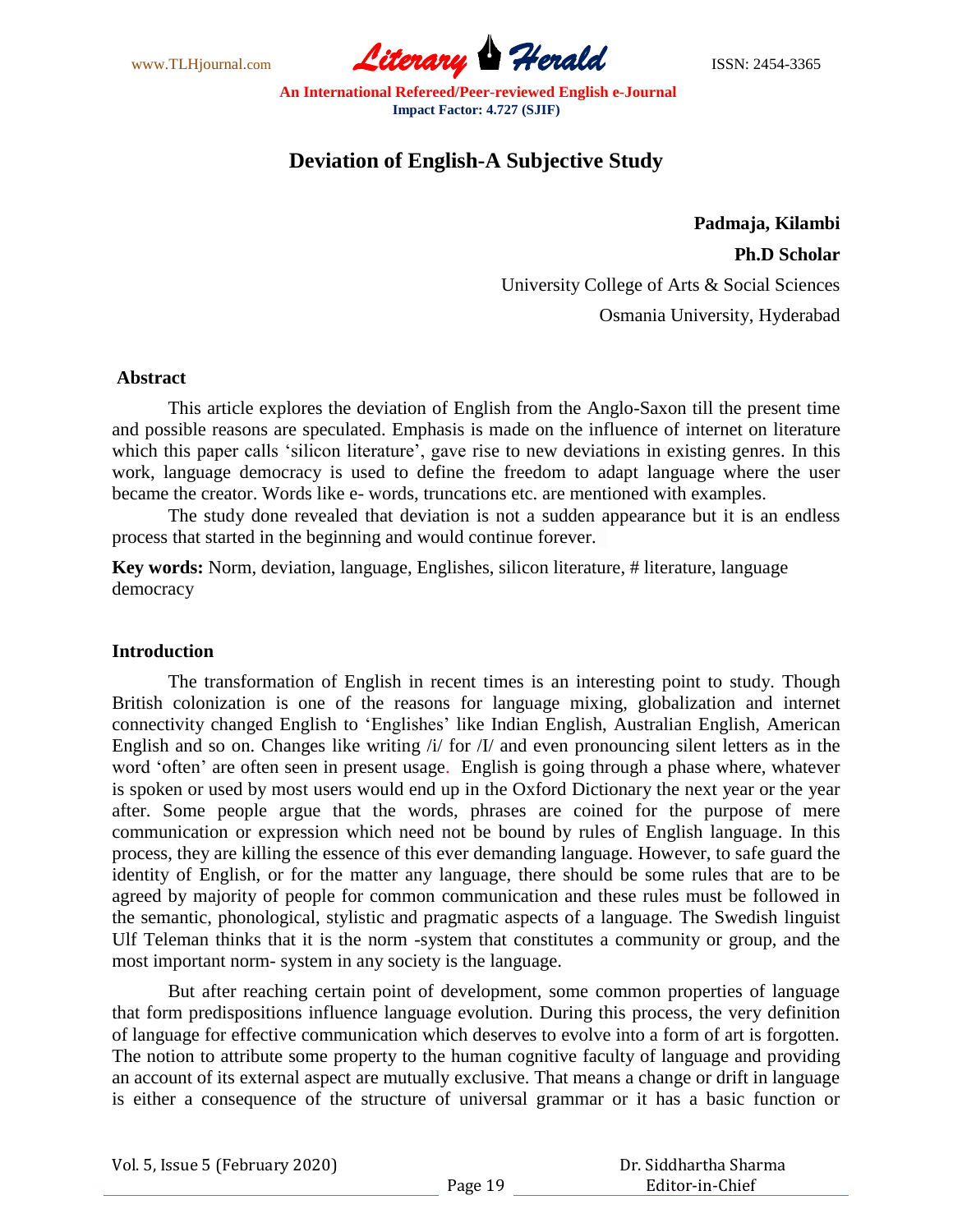

processing or the working of historical change or something else external to the system of language itself. These external factors are drastic changes which the society demands for effective communication. So, demarcation is seen between learning language for communication and language learning for its own sake. Cognitive revolution states that one should not study the sets of sounds or words or sentences or texts for their own sake but, rather study the system or the working of historical change and the cognitive capacity that underlines our ability. Thus the ability to use language to satisfy different needs brings a change. If this change is different from the usual norm, it is deviation.

Deviation is doing something different from what people consider to be normal or accepted. Wales (pp.103) says, "Strictly, deviation refers to divergence in frequency from a Norm, or statistical average. Such divergence may depend on: the breaking of normal rules of linguistic structure whether phonological, grammatical, lexical or semantic." This might be due to need, acute requirement of time and sometimes intentionally for specific reasons. For example, 'my bad' for 'I am sorry.'

Language is propagated through literature so a glance of it will show the degree of deviation in that particular period. In this article, deviations are discussed over important time periods of English literature. Only significant deviation is mentioned from time to time, which is a subjective observation.

The study of English Literature or for the matter of fact any literature has two aspects which is said by William Long as "...one is for simple enjoyment and appreciation and the other for analysis and exact description." Though to love a good book for its own sake is important and joyous and to analyze it is less joyous, it still is an important matter.

| o<br><b>Period</b>                                    | <b>Significant events</b>                                                                                                                | <b>Literary deviation</b><br>observed                                                                                                                                                                            | <b>Possible reasons</b>                                                                                                                                              |
|-------------------------------------------------------|------------------------------------------------------------------------------------------------------------------------------------------|------------------------------------------------------------------------------------------------------------------------------------------------------------------------------------------------------------------|----------------------------------------------------------------------------------------------------------------------------------------------------------------------|
| The Anglo-<br>Saxon or old<br>English<br>$(450-1050)$ | Literature was of songs<br>of tribes consisting of<br>love of home, battles,<br>brave deeds, glory                                       | The first speech was<br>written by Alfred.<br>Language which was in<br>the form of songs,<br>became speech.                                                                                                      | In order to express quick<br>feeling, songs became<br>speech.                                                                                                        |
| The Anglo-<br>Norman<br>$(1066 - 1350)$               | Norman conquest<br>Mass migration from<br>north to south of<br>England.<br>Poetry had bright<br>romantic tales of love<br>and adventure. | Middle English came<br>into existence. Phonetic<br>deviation (The Great)<br>Vowel Shift which is the<br>phonetic change of<br>vowels and consonants.)<br>is observed.<br>Loan words came into<br>the vocabulary. | One possible reason is<br>due to conquest and<br>mass migration, there<br>were mixed accents that<br>were prevailing which<br>forced to change London<br>vernacular. |
| The Age of<br>Chaucer<br>$(1350-1400)$                | Wycliffe's bible,<br>Chaucer developed<br>English into a highly<br>flexible literary                                                     | Lexical deviation is<br>observed. It is seen in the<br>coinage of new words by<br>Chaucer. Midland dialect                                                                                                       | Bible brought people<br>together and thus a<br>common language came<br>into being. People tried                                                                      |

### **Significant deviation observed in English over a period of time**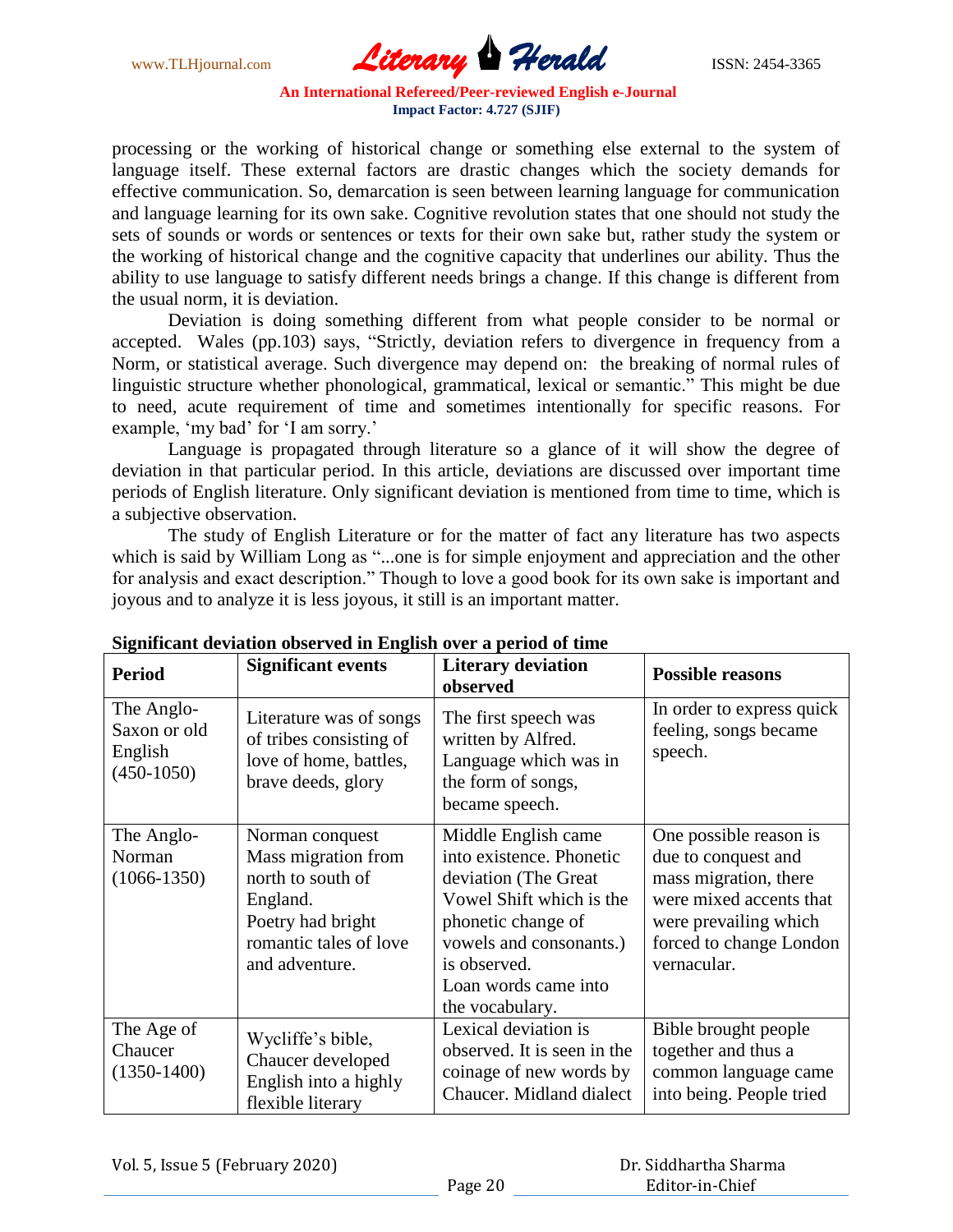

|                                             | language.                                                                                                                                                                                                                                                                                     | became national<br>language and verbs like -<br>shall, to have, to do, will,<br>can, were brought by<br>Chaucer. Compound<br>words were coined. A<br>new poetic genre heroic<br>couplet was also<br>introduced by him.                                           | to convey mixed feeling<br>in the form of compound<br>words                                                                                                                                                                                   |
|---------------------------------------------|-----------------------------------------------------------------------------------------------------------------------------------------------------------------------------------------------------------------------------------------------------------------------------------------------|------------------------------------------------------------------------------------------------------------------------------------------------------------------------------------------------------------------------------------------------------------------|-----------------------------------------------------------------------------------------------------------------------------------------------------------------------------------------------------------------------------------------------|
| The Revival of<br>Learning<br>$(1400-1550)$ | It's a transition period.<br>Decline of Chaucer. No<br>remarkable work was<br>done for nearly a<br>century and a half.<br>Tyndall translated New<br><b>Testament</b>                                                                                                                          | The drama came into<br>existence.                                                                                                                                                                                                                                | Romantic and nationalist<br>feelings influenced<br>literature. There was a<br>mixture of transition and<br>intellectual upraise.<br>There was rise of drama<br>to convey the message<br>effectively in first<br>person.                       |
| The Age of<br>Elizabeth<br>$(1550-1620)$    | Writings of this period<br>received impetus from<br>renaissance,<br>reformation,<br>exploration, national<br>spirit, religious<br>tolerance, intellectual<br>progress and<br>enthusiasm which are<br>seen in the works of<br>Shakespeare. Ben<br>Johnson had written the<br>first dictionary. | This age is marked when<br>middle English was on<br>the verge of becoming<br>modern English. A<br>deviation of historical<br>period is observed<br>because Shakespeare not<br>only took words from<br>middle and modern<br>English but also from old<br>English. | There was political,<br>economic and religious<br>stability in England.<br>English was nurtured<br>which led to the<br>development of literary<br>works in poetry, drama<br>and prose.                                                        |
| The Puritan<br>age<br>$(1620 - 1660)$       | Struggle for purity of<br>thought and liberty are<br>seen in the works of<br>John Milton. Thought<br>was given importance<br>rather than deep<br>feeling. This period<br>was regarded as second<br>renaissance.<br>Righteousness and<br>morality were given<br>importance.                    | The literature was in the<br>form of first person<br>narratives that are seen in<br>diaries, journals and<br>poetry.                                                                                                                                             | American colonists<br>wrote their accounts of<br>immigration, settling in<br>America, and day-to-day<br>life in journals to pass<br>their stories down. The<br>people were very<br>religious. So, the<br>writings were mostly on<br>morality. |
| The Period of<br>Restoration                | Theatres reopened.<br>There was dancing,                                                                                                                                                                                                                                                      | Heroic couplet was<br>mastered by John                                                                                                                                                                                                                           | To express ideas of wit<br>and elegance which                                                                                                                                                                                                 |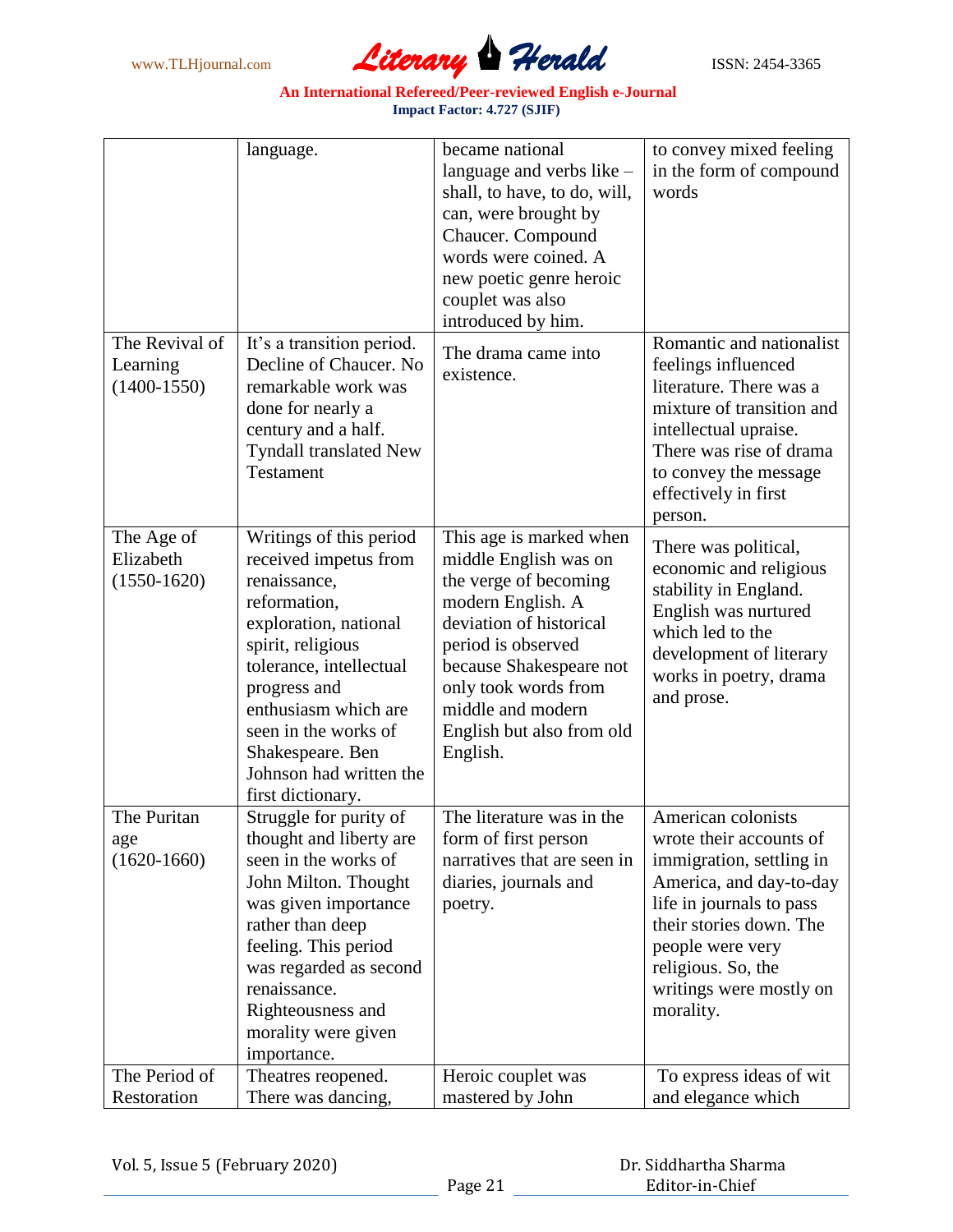

| $(1660 - 1700)$                               | vanities and pleasures<br>of the other world.                                                                                                                                                                                                                                                                                                               | Dryden, that expressed<br>ideas in concise, clear<br>and formal style. There<br>was a distinction between<br>high and low verse.                                                                                                                                                                                                                                    | were not seen during the<br>puritan age, heroic<br>couplet was used.<br>Ordinary people also<br>began to write poetry,<br>which had broad humor<br>and it ridiculed puritans.                                                                                                                                                                   |
|-----------------------------------------------|-------------------------------------------------------------------------------------------------------------------------------------------------------------------------------------------------------------------------------------------------------------------------------------------------------------------------------------------------------------|---------------------------------------------------------------------------------------------------------------------------------------------------------------------------------------------------------------------------------------------------------------------------------------------------------------------------------------------------------------------|-------------------------------------------------------------------------------------------------------------------------------------------------------------------------------------------------------------------------------------------------------------------------------------------------------------------------------------------------|
| $18th$ century<br>literature<br>$(1700-1800)$ | Classism, revival of<br>romance,<br>beginning of modern<br>novel                                                                                                                                                                                                                                                                                            | Prose based literature<br>leading to the birth of<br>modern novel                                                                                                                                                                                                                                                                                                   | Rapid social<br>development. Man has a<br>long tale to say about his<br>experiences during<br>revolutions.                                                                                                                                                                                                                                      |
| The age of<br>Romanticism<br>$(1800-1850)$    | Literature was<br>influenced by French<br>revolution and this<br>turmoil is reflected in<br>the works of<br>Wordsworth, Shelly,<br>Byron and others.<br>Keats poems reflected<br>the idea of art for art<br>sake.<br>Rise of feminism and<br>appearance of woman<br>novelist like Jane<br>Austin. Literature is<br>largely poetic and<br>romantic in sprit. | Deviation in register is<br>seen in the poems of<br>Byron where he uses<br>certain register in a<br>wrong domain (example,<br>writing letter in the form<br>of a poem) and semantic<br>deviation is seen.in the<br>works of John Keats and<br>others (example, beauty<br>is truth, truth beauty.) It<br>was an artistic, literary,<br>and intellectual<br>movement, | There was a revolt<br>against convention and<br>authority and a search<br>for freedom in personal,<br>political and artistic life.<br>So the writers took<br>liberty to deviate from<br>the norms that were<br>followed. This age<br>placed high value on<br>personal reflection<br>which resulted in<br>creating a space for<br>women writers. |
| The Victorian<br>age<br>$(1850-1900)$         | Literature has come<br>close to daily life.<br>Writers like Browning,<br>Tennyson, Tyndall,<br>Spencer revealed truth,<br>brotherhood, love,<br>justice to be the ends of<br>life. Science influenced<br>literature (Darwin).                                                                                                                               | Dialectal deviation is<br>seen. Spencer took<br>Words from social<br>dialects. He used 'rontes'<br>to describe young<br>bullocks. In the same<br>way he used words like<br>'pleck' for place, 'aks'<br>for ask. Language<br>worked not for prestige<br>but for popularity (John.<br>H. Nadal) and rise of<br>feminism (Charlotte<br>Bronte).                        | Writers came face to<br>face with realism.<br>writings reflected life<br>problems. Literature was<br>asserted moral purpose.<br>By using dialects in<br>wittings, they casted a<br>permanent image on the<br>reader's mind                                                                                                                      |
| Twentieth<br>century                          | Literature brought<br>Afro-Americans                                                                                                                                                                                                                                                                                                                        | Narrative fiction and the<br>birth of ironic writers.                                                                                                                                                                                                                                                                                                               | Urbanization, scientific<br>and technological                                                                                                                                                                                                                                                                                                   |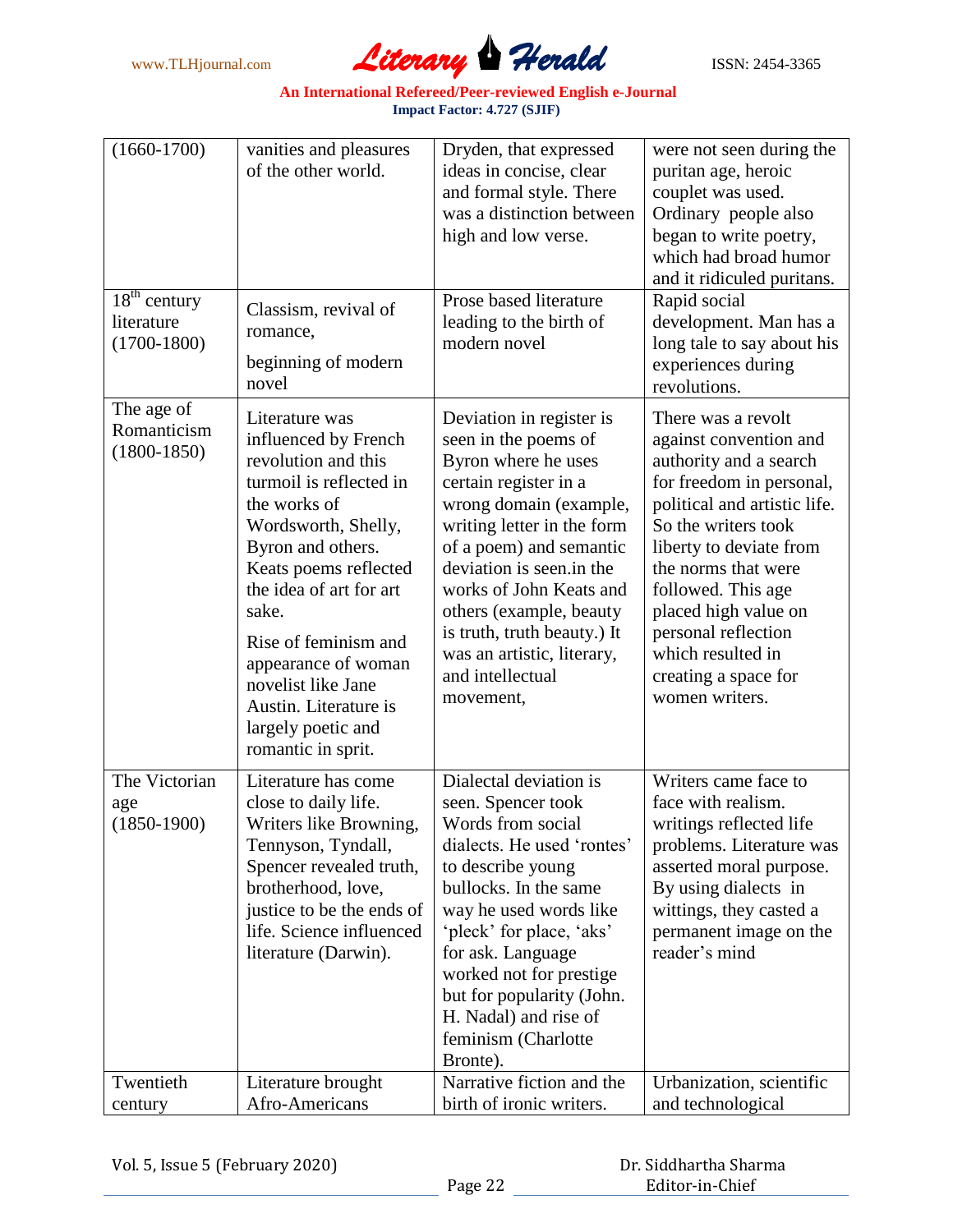

| literature    | together. Writings        | Scientific fiction, works | development,             |
|---------------|---------------------------|---------------------------|--------------------------|
| $(1900-2000)$ | celebrated black          | on absurdity and          | inventions, discoveries, |
|               | identity (The Color       | existentialism, (The      | world wars, awareness    |
|               | Purple, Beloved).         | Outsider, Waiting for the | on religion.             |
|               | World wars and            | Godot) narrations and     |                          |
|               | scientific advancement    | non-linear                |                          |
|               | influenced literature.    | writings (Joseph Conrad), |                          |
|               | (The Time Machine,        | lexical deviation in the  |                          |
|               | The War of the            | writings of E.E.          |                          |
|               | Worlds)                   | Cummings.(neologisms      |                          |
|               | Satirical writings on the | and nonce words).         |                          |
|               | society.(G. B. Shaw,      |                           |                          |
|               | Oscar Wilde               |                           |                          |

# **Deviation in modern literature**

### **Science on literature**

Man's pursuit to know the secrets of the universe was present from the times immemorial. Due to rapid increase in technological advancements, many age old problems in science have been solved. This trend is reflected in the emergence of literature based on science. Examples are The Grand Design (Stephen Hawking), Physics of the future (Michio Kaku) and The Return of Vaman (Jayant Narlikar).

# **Children's literature**

Apart from the usual themes which generally consists of animals, moral stories and enjoyment, animation (Kung Fu Panda series) and comics (The Adventures of Tintin) are emerging into another form of children's literature where the child experiences thrill and adventure through the protagonist. A new form which is also seen where the writings are becoming cynical, more realistic and dealing with real life problems. The Diary of Wimpy kid is one such work that is written in the form of a diary for the first time in children's literature. The excerpt of this book is ".... Greg's father does not encourage his way of life — playing video games all day — rather than going outside and playing sports" show the modern aspect of society where a child is allowed to express what he feels.

### **# literature**

In recent times, a new type of literature is emerging where emphasis is on sharing of personal stories over an issue. In this work, this is called # literature. Blogging, vlogging are such forms where people share their experiences, react and respond to a common problem. According to Luers, "video bloggers make their videos accessible to the public in an effort to encourage conversation and elicit feedback among their peers" and get possible solutions for their problems. For example, in Chicken soup series, ordinary people share their personal and professional experiences. People are so much connected to these true stories that they find solace to see someone like them entangled in real life problems. Thus reader become the author and hero of their story.

# **Visual Media on literature**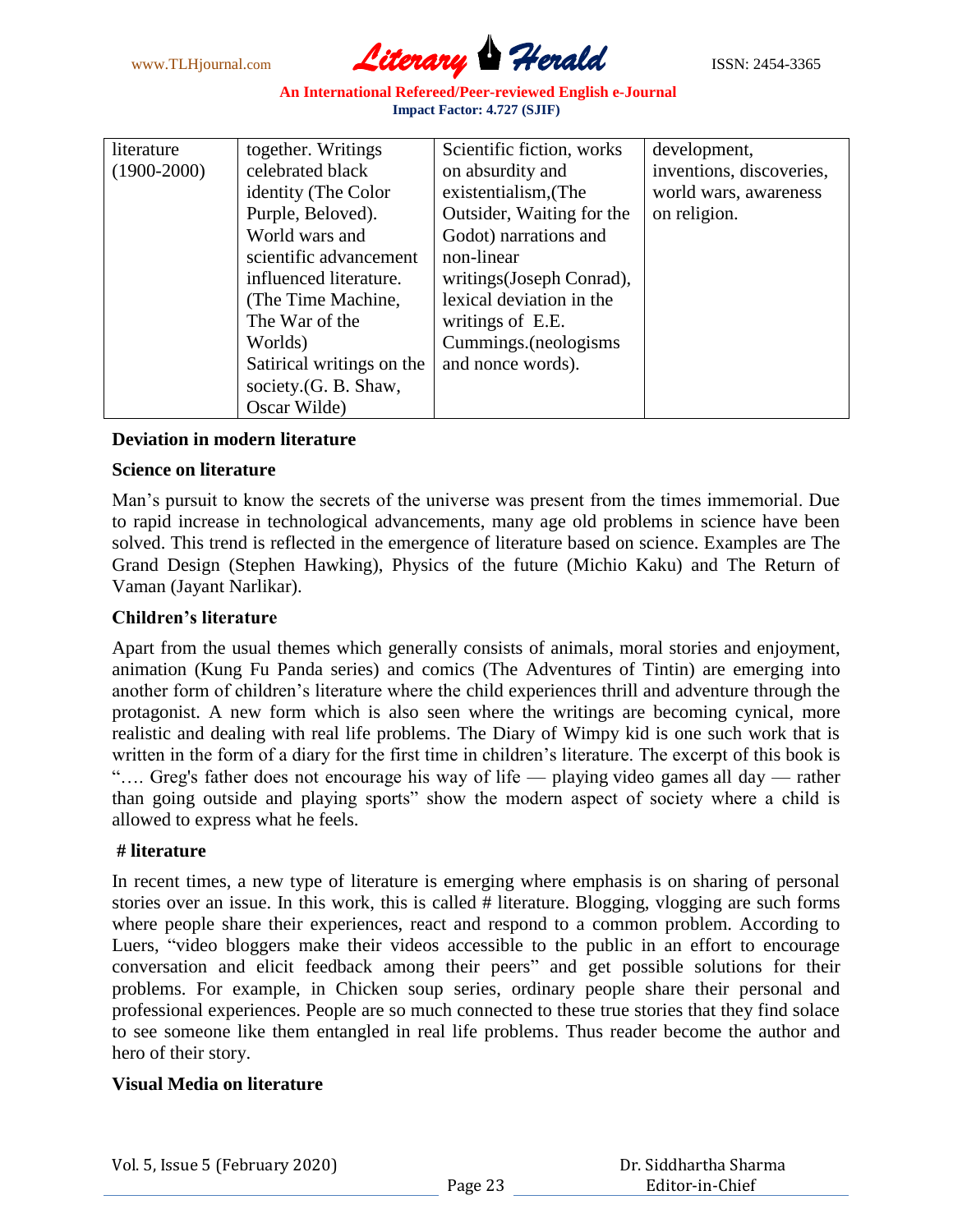

These days, many novels have been adapted to blockbuster movies (Me before you) and TV series (Game of Thrones). Literature which was previously confined to books is coming into limelight with the rise in visual media. Hence, deviation is seen in works where the writings are becoming more like movie scripts. Due to innovations like 3D, CGI, steady cam, drones etc., genres like fantasy (Harry Potter series), science fiction (Star Wars series) which are in general difficult to film, are making use of these state of the art technologies which catapulted them into new heights of stardom. So, many works are produced in these genres.

### **LGBT Literature**

This literature is produced by or for the LGBT community which involves characters, plot lines, and themes portraying the behavior of homosexuals. The term is now used most specifically for male as gay male literature (Giovanni's Room), with a separate genre of lesbian literature (Nightwood) existing for women. This remains a fresh subject after their acceptance in the present society which was continued from historical times as seen in the works like 'The diaries' of Anne Lister.'

### **Silicon literature**

In this work, the literature which is influenced by the advent of technology like mobiles, TV, tabs, computers, kindle etc. is termed silicon literature. A sudden change, which can be called language mutation, is seen in the past twenty years due to globalization and technological advancement. When computer, mobile and in extension internet became an important commodity of nearly every household, it was as though the world is in a fist; it not only affected the lives, but also the minds of people. Works on socio science, arts, fashion and fantasy, history, to name a few, nearly every work has a significant impact of technology.

Print and mass media are adding new words every day catering to the trends of today's usage. Shortened forms have become a part of everyday conversation. Adam Kelly argues "...we have the birth of a "new sincerity" that self-consciously rewrites post-modernist irony as the search for authenticity while being acutely aware of the impossibility of "returning to" an earlier and more authentic age. This century opened new possibilities of what might mean to write politically, scientifically, aesthetically, technically with or without the norms of language use."

The cheap and easy accessibility of internet in the twentieth century made world into a global village. Due to this hyper connectivity of people, many deviations in English are observed. Shortening of words, emoticons, initializations, flashy and catchy vocabulary are preferred by people of all age groups and becoming a part of active vocabulary. The inter mixing of cultures, freedom to use language according to one's need, viral bombing on one side and on the other, intellectual impetus, different ideologies, the 'ever fast' attitude added words into the vocabulary.

### **Language democracy as a consequence of Silicon Literature**

―One of the main impacts of scientific and technological development has had on society and culture in general is breaking down boundaries, making it both easier and harder to find things that were previously obscure" says Cassandra. In this work, language democracy is defined as the freedom of the user to modify, introduce new words, phrases etc. to suit the given situation without considering the rules of Standard English. Innovations like tabs, smart phones etc. catalyzed language democracy. The competition against time to work, the fragility in relations, the need to express multiple feelings in a single word motivated the user to create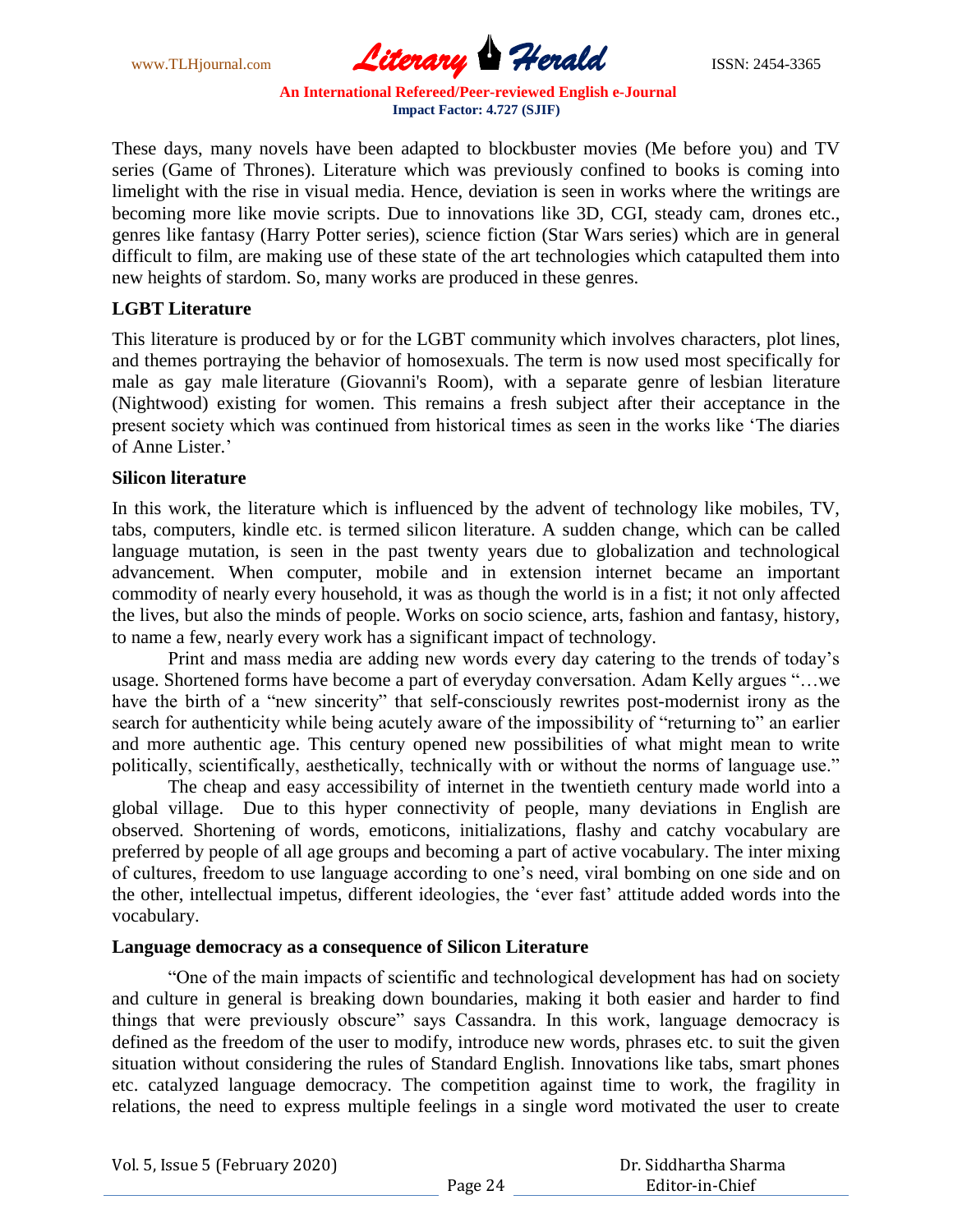

words to describe situation in the shortest, deepest and quickest way. Some of such words are described below:

e**- words**: These words are coined in connection to the computer. Words like click bait, window blogging, tweet (one who uses twitter), info mania (one who has a desire to check information from his mobile), noob are some of the examples.

**Truncations**: These are monosyllabic word formations that are a part of active discourse. It is obvi that such formations are in active vocabulary because they express the meaning of a word in the briefest possible way. Ex: Mini-me, po-po, defo, totes, pro, demo, bro, sissy, vom etc.

**Superfluous expressions:** Words like, fantabulous, chillax, bromance, showmance, show a mixture of feelings the user want to put in a word. As Allen and Greenough's New Latin Grammar says, ‗in current discourse the word most prominent in the speaker's mind comes first, and so on in the order of prominence.'

**Acronymic expressions: Words** and expressions like My bad, for I am sorry, YOLO, YODO, YOMO, LOL, BFN, NBD, OMG, ASAP are no longer used as esoteric codes. Though they form a part of euphemism, they are extensively used.

**Productive analogy**: Instant words are created by users to fit their context. Words like yoga moon, child moon, are analogies of honey moon. Oxy junkie, adrenaline junkie, techno junkie, tinder junkie, media junkie are other similar productions. Words like manikini, burkhini, blue whale, pink whale, green whale, vacation followed by funacation, runacation are some of such instantaneous formations.

Hamilton Niculescu in his article 'Technology, society and their cultural impact' wrote about the influence of technology on literature. He says that, "the ongoing technological bombardment on society led to desensitization, so that the perception of new messages, of the innovation, and of the changes happening all the time became imperceptible. The human sensorium is under assault from the very media into which it extended itself. The society is so saturated with information travelling at high speed that the society fails to take notice or even react, as long as the level of change is kept under a certain threshold."

### **Conclusion**

In this paper, a brief mention of the deviation of English as a language is studied subjectively. When the deviation is observed from the time of Anglo Saxon to the twenty first century, it is evident that the process did not happen as a sudden change. The civilization of man, wars, and socio political and religious changes reflected in the works of each time. The study of the influence of technology on literature termed in this paper as silicon literature showed different aspect of language study. As a result of language democracy, a new set of vocabulary came into lexicon by active netizens.

This study helps in understanding the deviation of English in each period. It helps in knowing history of those times through a study of literature. It helps in relating technological aspects that influenced language in twenty first century which is known by studying new trends that appears in literature. It gives a scope to predict and study further possible deviation and to guess the effects of prevailing societal conditions on language.

The study of the history of literature not only reveals the significant works of art, but also the significant deviation in language that took place in each period. We know about the ideals on which the race and its civilization stand on. The analysis of deviation will let us know the soul of

Vol. 5, Issue 5 (February 2020)

 Dr. Siddhartha Sharma Editor-in-Chief